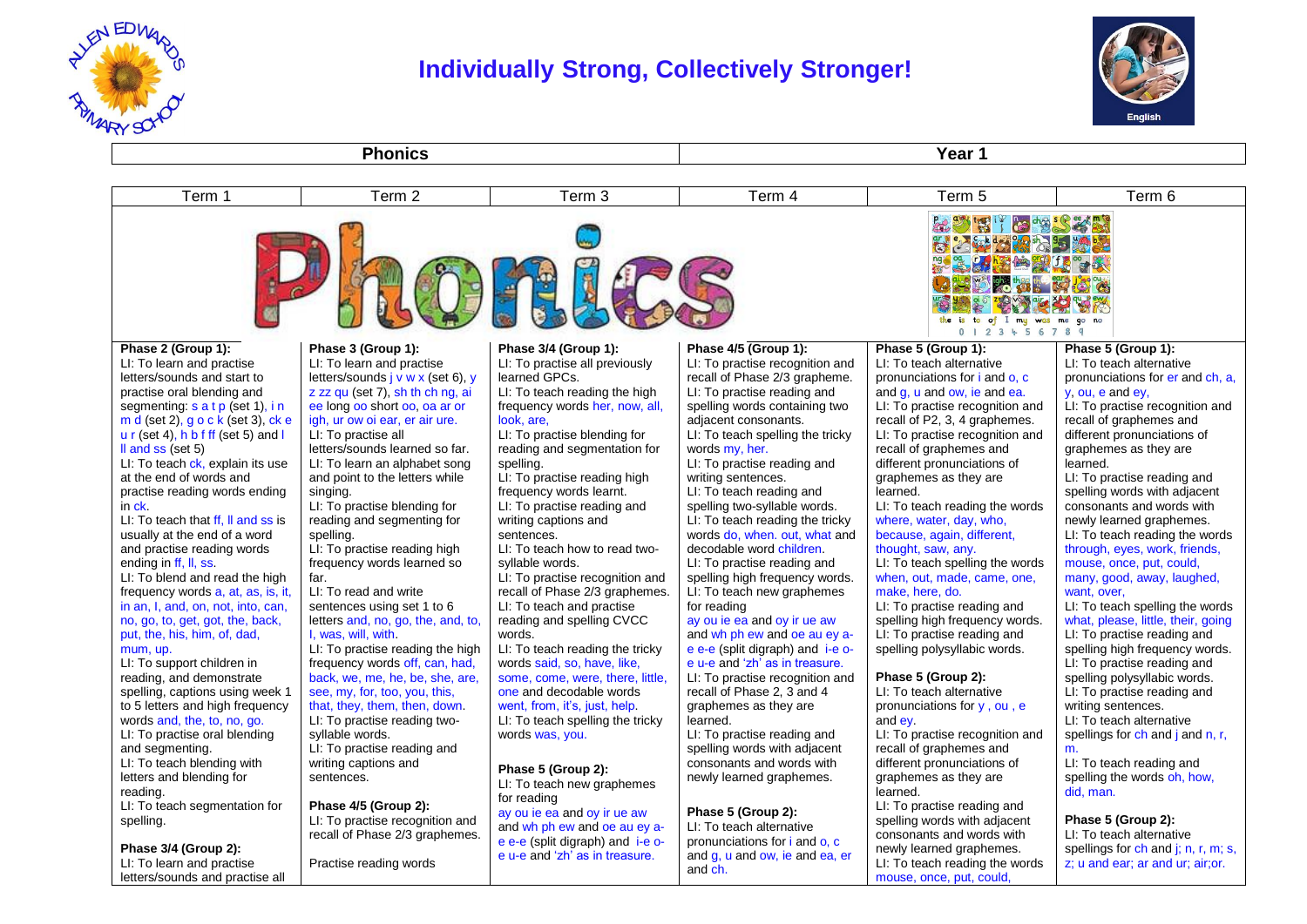

# **Individually Strong, Collectively Stronger!**



LI: To teach reading and spelling the words oh, how,

#### previously learned GPCs. ur ow oi ear AND er air ure LI: To teach reading the high frequency words you, this, that, they, then, them, down, her, now, all, look, are,

LI: To practise blending for reading and segmentation for spelling.

LI: To practise reading high frequency words learnt. LI: To practise reading and writing captions and sentences.

LI: To teach how to read twosyllable words.

LI: To practise recognition and recall of Phase 2/3 graphemes. LI: To teach and practise reading and spelling CVCC words.

LI: To teach reading the tricky words said, so, have, like, some, come, were, there, little, one and decodable words went, from, it's, just, help.

#### **Phase 3/4 (Group 2):**

LI: To teach spelling the tricky words he, she, me, we, be, was, you, they, all, are.

LI: To practise reading and spelling high frequency words. LI: To practise reading and writing sentences. LI: To practise spelling words containing two adjacent consonants.

# **Phase 5 (Group 3):**

LI: To teach new graphemes for reading ay ou ie ea and oy ir ue aw and wh ph ew and oe au ey ae e-e (split digraph) and i-e oe u-e and 'zh' as in treasure. LI: To teach alternative pronunciations for i and o. LI: To practise recognition and recall of Phase 2, 3 and 4 graphemes as they are learned.

containing two adjacent consonants p113–115. LI: To practise reading and spelling words containing two adjacent consonants.

Teach reading the tricky words do, when. out\*, what p118 and decodable word children p119. LI: To teach spelling the tricky words my, her. LI: To practise reading and writing sentences.

Reading and spelling twosyllable words p121. LI: To teach reading the tricky words do, when. out<sup>\*</sup>, what and decodable word children. LI: To practise reading and spelling high frequency words. LI: To teach new graphemes for reading ay ou ie ea and oy ir ue aw and wh ph ew and oe au ey ae e-e (split digraph) and i-e o-

e u-e and 'zh' as in treasure. LI: To practise recognition and recall of Phase 2, 3 and 4 graphemes as they are learned. LI: To practise reading and spelling words with adjacent consonants and words with newly learned graphemes.

#### **Phase 4/5 (Group 2):**

LI: To teach alternative pronunciations for i and o. LI: To teach reading the words oh, old, their, people, house, about, Mr, Mrs, don't, by, looked, time, your, called, asked, very, water, where, day. LI: To teach spelling the words said, so, have, like, some, come, were, there, when. LI: To practise reading and spelling high frequency words. LI: To practise reading and

spelling polysyllabic words.

LI: To teach alternative pronunciations for i and o. LI: To practise recognition and recall of Phase 2, 3 and 4 graphemes as they are learned. LI: To practise reading and spelling words with adjacent consonants and words with newly learned graphemes. LI: To teach reading the words oh, old, their, people, house, about, Mr, Mrs, don't, by, looked, time, your, called, asked, very, water, where, day. LI: To teach spelling the words said, so, have, like, some, come, were, there, when. LI: To practise reading and spelling high frequency words.

# **Phase 5 (Group 2):**

LI: To practise reading and spelling polysyllabic words. LI: To practise reading and writing sentences.

#### **Phase 5 (continued) (Group 3):**

LI: To teach alternative pronunciations for e and ey. LI: To practise recognition and recall of graphemes and different pronunciations of graphemes as they are learned. LI: To practise reading and spelling words with adjacent consonants and words with newly learned graphemes. LI: To teach reading the words laughed, want, over. LI: To practise reading and

spelling high frequency words. LI: To practise reading and spelling polysyllabic words. LI: To practise reading and writing sentences. LI: To teach alternative

spellings for ch and j; n, r, m; s, z; u and ear; ar and ur.

LI: To practise recognition and recall of P2, 3, 4 graphemes. LI: To practise recognition and recall of graphemes and different pronunciations of graphemes as they are learned. LI: To teach reading the words where, water, day, who, because, again, different, thought, saw, any, through, eyes, work, friends. LI: To teach spelling the words when, out, made, came, one, make, here, do, what, please, little.

LI: To practise reading and spelling high frequency words. LI: To practise reading and spelling polysyllabic words.

# **Phase 5 (Group 2):**

LI: To practise reading and writing sentences. LI: To teach alternative pronunciations for a.

# **Phase 5 (Group 3):**

LI: To teach alternative spellings for ar and ur, air, or, oo, ai, ee, igh LI: To practise recognition and recall of graphemes and different pronunciations of graphemes as they are learned. LI: To practise reading and spelling words with adjacent consonants and words with newly learned graphemes. LI: To teach spelling the words looked, who, think, called, school, didn't, asked, know, can't, ran, bear, long, things, new, eat, everyone, our, two, has, yes.

LI: To practise reading and spelling high frequency words LI: To practise reading and spelling polysyllabic words

# many, good, away, laughed, want, over.

LI: To practise reading and spelling high frequency words. LI: To practise reading and spelling polysyllabic words. LI: To practise reading and writing sentences. LI: To teach alternative spellings for ch and i and n, r. m LI: To teach reading and spelling the words oh, how, did, man

LI: To teach spelling the words their, going

# **Phase 5 (continued)**

LI: To teach alternative spellings for oa, (y)oo, oo, sh, LI: To practise recognition and recall of graphemes and different pronunciations of graphemes as they are learned.

LI: To practise reading and spelling words with adjacent consonants and words with newly learned graphemes. LI: To teach spelling the words play, take, well, find, more, I'll, round, tree, magic, shouted, us, other,

LI: To practise reading and spelling high frequency words. LI: To practise reading and spelling polysyllabic words. LI: To practise reading and writing sentences.

did, man. LI: To practise recognition and recall of graphemes and different pronunciations of graphemes as they are learned. LI: To practise reading and

spelling words with adjacent consonants and words with newly learned graphemes. LI: To teach the spelling of the words people, would, or, Mr, Mrs, took, home, looked, who, think, called, school, didn't,

asked, know, can't, ran LI: To practise reading and

spelling high frequency words. LI: To practise reading and spelling polysyllabic words. LI: To practise reading and writing sentences.

# **Phase 6 (Group 3):**

LI: To teach the past tense. LI: To teach spelling polysyllabic words animals, garden, another, everyone. LI: To learn and practise spelling the common words keep, last, even, before, introducing the children to memory strategies. LI: To teach how to use the suffix 'ed'. LI: To learn and practise spelling of common words jumped, cried, stopped, wanted, lived, liked, pulled, been, must, hard, am, run, red, bed, air, something, looking, coming, thing and polysyllabic words dragon, morning. granddad, narrator, classroom, together, grandmother, fishfinger, springboard, clingfilm. LI: To teach the past tense (irregular verbs).